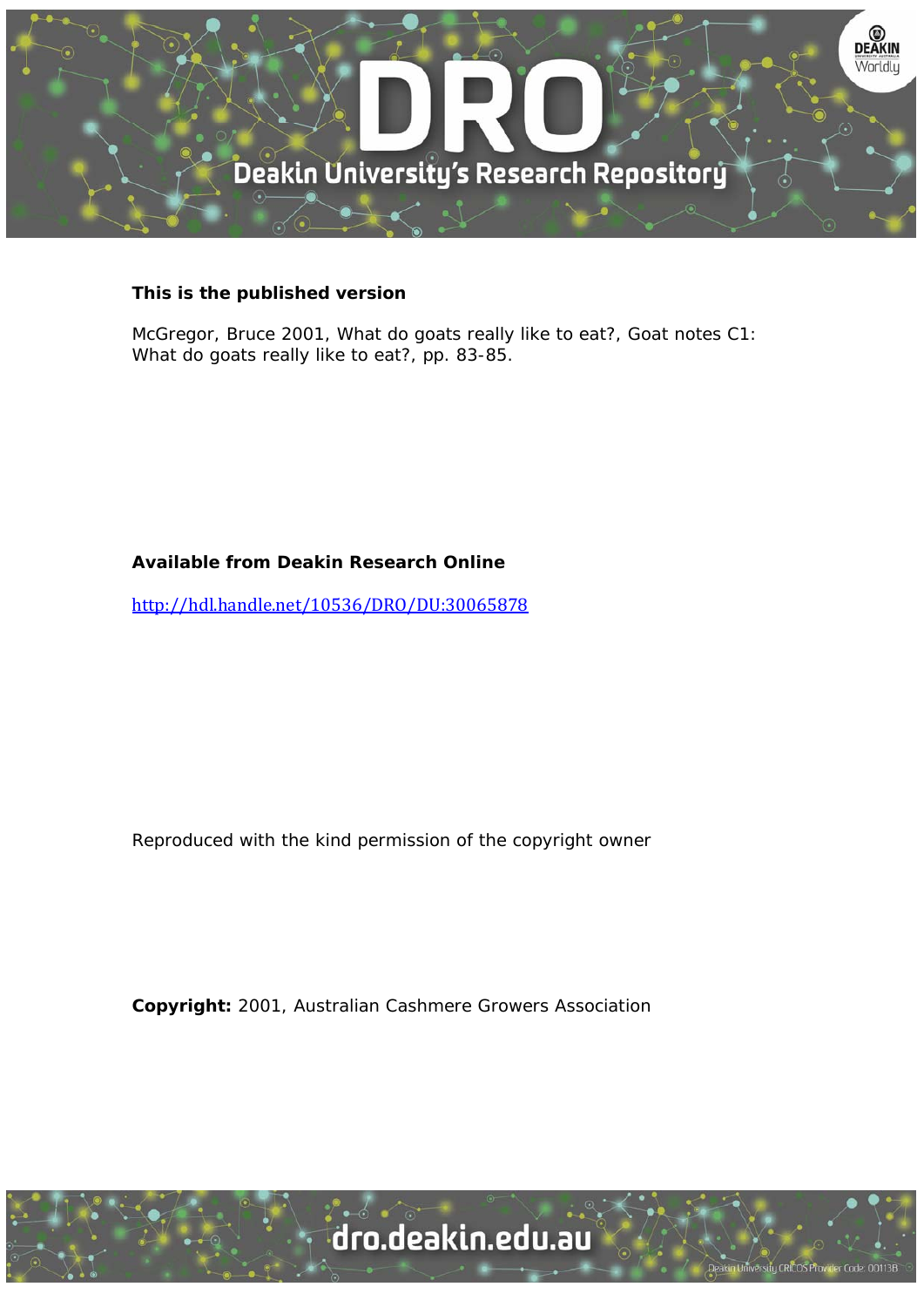# $C<sub>1</sub>$

## **Contents**

**Industry Background Management**

**Nutrition**

**Animal Health**

**Breeding**

**Fibre Production**

**Fibre Marketing**

**Meat Production and Marketing Pasture and Weed Control Economic Analysis**

**Tanning Skins**

# **What Do Goats Really Like To Eat?**

Bruce McGregor, Goat Specialist Victorian Institute of Animal Science, Agriculture Victoria, Attwood.

## **Introduction**

All my life I have been told or have read about goats supposedly eating anything and every thing. Even some Department of Agriculture documents have claimed that goats have a "catholic" taste, meaning that they have a universal, liberal approach to what they eat. We all see cartoons of goats "eating" clothes hanging from the clothes line, or munching on tins and other rubbish. So what is the truth about goat diets?

This article discusses behavioural studies of goat diet selection, nutritional studies of goat diets and refers to scientific studies of goat diets in Australia. But first I must refer to a very old story.

# What does the story about the Three Billy Goats **Gruff teach us?**

I have always enjoyed reading the story of the Three Billy Goats Gruff to my daughters. In every one of the 30 or so versions that I have read the goats are prepared to risk death to EAT FRESH GREEN GRASS.

Indeed in almost every scientific study conducted on the grazing preferences of goats, when fresh green grass is available, the goats have eaten more than 50% of their diet as green grass. In Victoria, during spring, my studies showed that Angora and cashmere goats consumed more than 80% of their diet as green grass. The writers of the Billy Goat Gruff story had really observed what goats ate.

**Is green grass good for goats?** Yes, green grass is the generally the most nutritive food available for goats and it is the cheapest food. During spring the green pasture is usually about 80% digestible and has a crude protein content of 20%. Most of the fibrous parts of the pasture are still quite digestible by the goat. As a result goats can eat lots of the spring pasture and because the pasture is has a very high nutritional value they can grow quickly. The fastest growth rates recorded for weaned goats in southern Australia are from goats grazing spring pasture. The important exceptions to this are when pastures have trace mineral levels that are less than the needs of goats. This usually occurs on soils that have low trace mineral levels.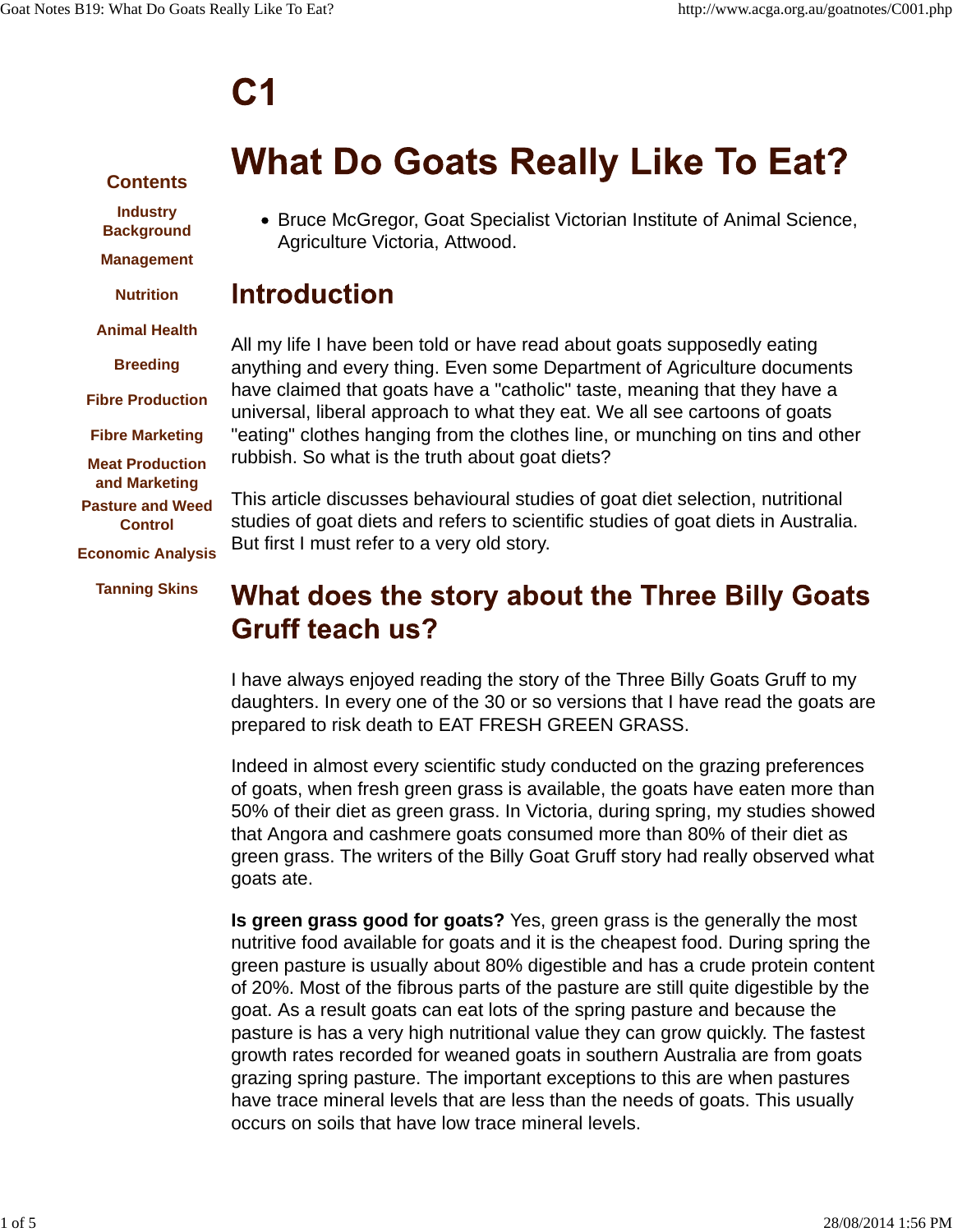**So why don't goats only eat green grass?** Sometimes there is no green grass, or it is too short for goats to easily graze. Some species of grass have low nutritive value even when they are green (like tussocks or some tropical grasses). Sometimes the goats cannot help eating other material, like dead grass mixed with the growing green grass leaves. Sometimes goats prefer to eat other more easily grazed plants. Goats tend to select away from growing clovers but there is no evidence that clovers are harmful to goats. In my studies, when grazing pressure was increased, goats ate clover without harm and from late spring, when the clover flowered and matured, goats ate dry clover pasture.

The behaviour of goats is discussed further in the following section.

# The dietary behaviour of goats

In Australia, farmers are familiar with the grazing behaviour of sheep. As a generalisation goats have evolved and adapted to live in different environments or to use the environment differently to the sheep we farm in Australia. So how do goats choose their diet? The explanation that I like uses three aspects of the behaviour of grazing animals to classify how they choose their diets. These aspects of behaviour are selectivity, degree of browsing/grazing and flexibility.

**Selectivity** Generally goats are more selective compared to sheep. Goats have evolved to adapt to a wider variety of plants including very prickly plants and some bitter tasting plants which sheep avoid.

Goats have also evolved a narrower muzzle compared to sheep and this allows them to nibble the nutritious young shoots and leaves of prickly bushes and to strip the bark from some stems. In this way goats are able to survive better in arid areas where sheep are not as well adapted. The narrower muzzle may place goats at a disadvantage when only very short pasture is available. By comparison cattle are less selective partly because they have a wide mouth.

But goats eat weeds, surely this is not a good nutritional strategy? Yes goats do eat some weeds but the nutritional value of many weeds is very high. My studies of the nutritional value of thistles and blackberries (Table 1), for example, have shown that the nutritional value of these "weeds" can be as high or higher than the nutritional value of pasture. In almost **all cases the goats selected the most digestible part, the fraction with the highest digestible energy.**

**Table 1. The nutritive value of various parts of the blackberry plant eaten or avoided by goats**

| <b>Plant part</b> | Eaten by | Dry matter             | <b>Metabolisable</b> |
|-------------------|----------|------------------------|----------------------|
|                   |          | Goats   digestibility% | energy MJ/kg DM      |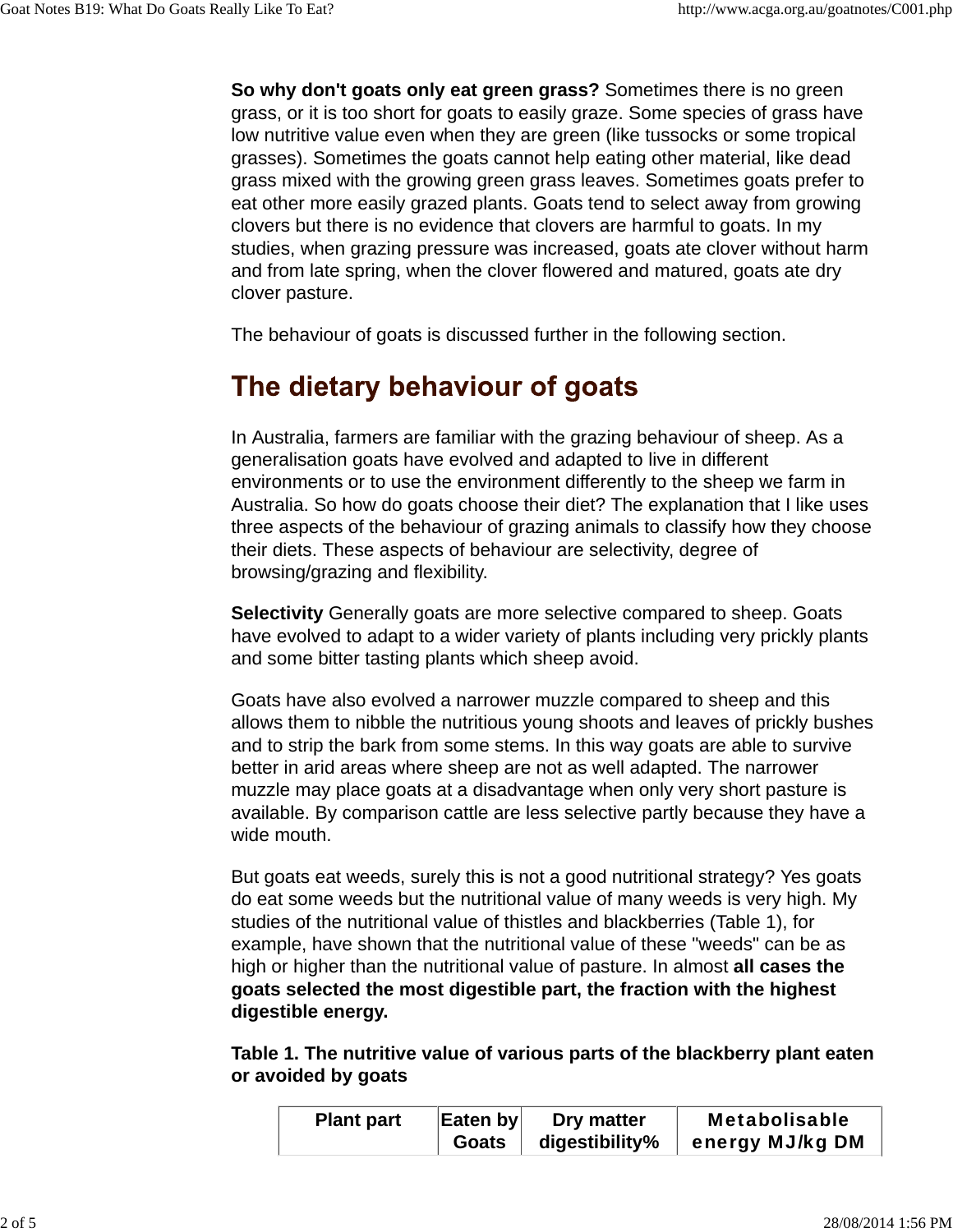| <b>Blackberry leaves</b><br><b>Blackberry leaves</b> | Yes | 70 | 10.5 |
|------------------------------------------------------|-----|----|------|
| <b>Blackberry</b> new<br>stems                       | Yes | 73 | 11.0 |
| <b>Blackberry old</b><br>stems                       | No  | 51 | 7.5  |
| <b>Blackberry dead</b><br>stems                      | No  | 45 | 6.5  |

**Degree of grazing/browsing** Browsing means eating the leaves, shoots and twigs of shrubs and trees. Goats have special ecological adaptations for browsing such as a split upper lip, narrower muzzle, longer legs for climbing, different tolerance to plant chemicals, and the documented ability to travel further each day than sheep in search of feed.

However it is not correct to describe goats as browsing animals and sheep as grazers as this is a misleading description of goats. Browsing is a better description for the behaviour of giraffe, koalas and some antelopes. Goats are best described as mixed feeders. Goats **tend** to browse more than sheep if the opportunity exists for browsing. Goats can be kept on grazed pastures without trouble, as I have done for over 20 years.

In my studies, when goats and sheep were grazed together on annual pastures, at low stocking rates the species showed different selectiveness, but at very high grazing pressures when the pasture was short and in very limited supply the sheep always out competed the goats. Studies in environments where there is plenty of browse have shown that increasing the stocking rate of goats usually leads to a reduced intake of browse as the more palatable plants are eaten.

**Flexibility** Goats are far more flexible in their feeding habits than sheep and cattle. Goats can change their preferences quite quickly. For example goats may avoid a growing plant for some months but will then eat the plant when it begins to flower. These flexible habits apply to both selectivity and grazing/browsing. Goats can eat with high or low selectivity on browse plants and with high selectivity on pasture, very flexible!

To be flexible means that goats must be inquisitive. This results in goats sampling "interesting" things (and this is where the washing and cans come into the stories). Sometimes this sampling of new things leads to death when they eat poisonous plants.

**Do goats eat everything?** NO GOATS DON'T EAT EVERYTHING. Their ability to be selective, to browse and to be flexible has enabled goats to survive in many environments.

### **But goats need roughage don't they?**

Well this question can be very tricky to answer as everyone has a different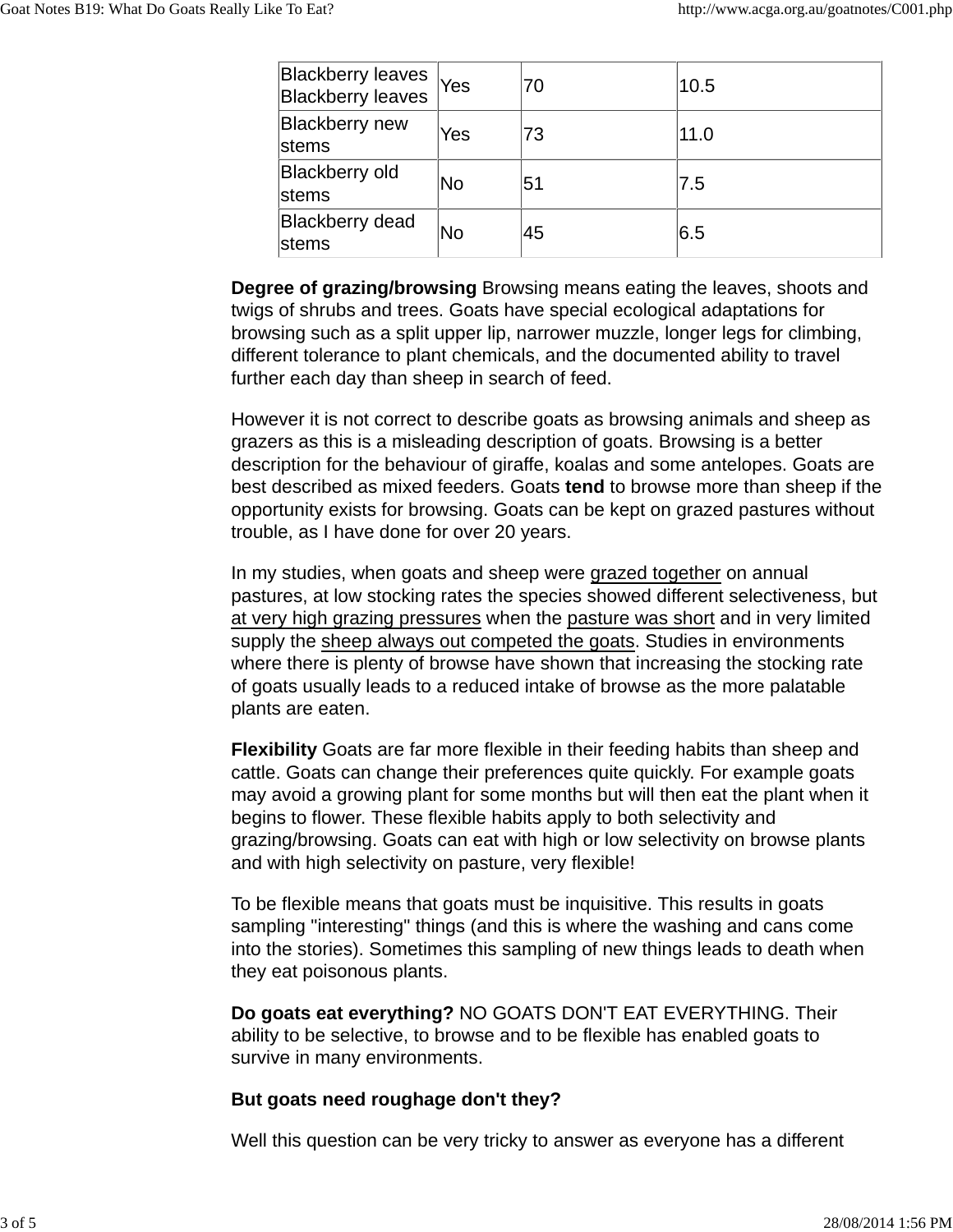impression of roughage. The Dictionary defines roughage as follows:

- 1. Rough or coarse material
- 2. the coarser kinds or parts of fodder or food, of less nutritive value, especially those which assist digestion, as distinguished from those affording more concentrated nutrient.

Most Australians know of the need for roughage or fibre in human diets. Human diets in Australia are largely based on cereals, meats, fruit and vegetables, and dairy products with the roughage mainly coming from vegetables, fruit and some whole grains. **In animal science, roughage diets are composed of forage or herbage.** Concentrate diets are composed of whole or processed grains with a limited amount of roughage. Generally, forage diets have higher levels of fibre and lignin, and lower energy concentrations than concentrate diets.

There are many exceptions to these general statements and the issues can be clouded if you read a European or American book because the nutritive value of herbages and "concentrates" varies depending on plant species, season and the material used in commercial "concentrate" mixes. There are a number of points that I wish to discuss.

- **To say that goats need roughage when they are grazing pasture is** i. **double speak.** Pasture is roughage. The fastest growth rates, reported in Australia for weaned goats, are from goats grazing spring pasture. Fast growing spring pastures in Australia usually have metabolizable energy concentrations greater than or equal to that found in high energy concentrate diets (such as wheat or barley diets).
- ii. Research has shown that goats are generally superior to sheep in digesting feeds with digestibility between 50 and 60% and that goats have an advantage in digesting the fibre component of the diet. While these findings show goats utilise feeds of low digestibility better than sheep it **certainly** does not mean that the production of goats increases as the quality of grazing or roughage decreases. **As feed quality falls the performance of sheep and goats falls.** Both species lose liveweight and are less productive on high roughage diets which have low metabolizable energy concentrations. For example the fastest rates of liveweight *loss* reported for goats are from goats grazing dead summer pasture. The variation in nutritive value of roughages is enormous (from excellent to very poor).
- iii. Roughage as defined by the Dictionary means "the less nutritive parts". These are the "parts" which goats usually select against. I often ask myself how rough is rough?
- iv. How do we can obtain healthy goats with high levels of production when they are fed concentrate diets? There is increasing evidence that fibre goats have a higher requirement for roughage, in order to maximise their food intake, compared to Merino sheep. The results of several experiments in Australia have shown that when goats were fed concentrate diets the maximum food intake occurred when between 13%